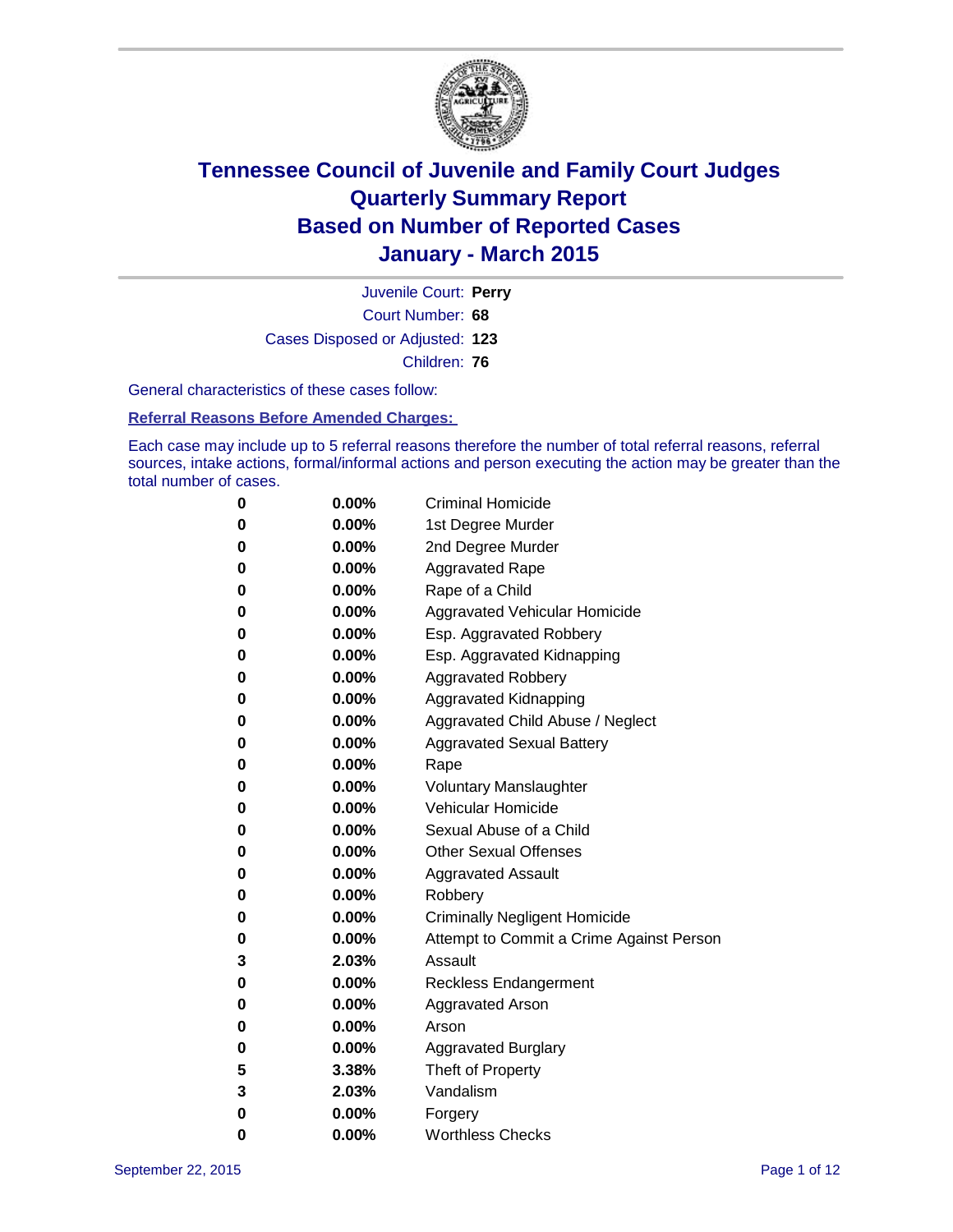

Court Number: **68** Juvenile Court: **Perry** Cases Disposed or Adjusted: **123** Children: **76**

#### **Referral Reasons Before Amended Charges:**

Each case may include up to 5 referral reasons therefore the number of total referral reasons, referral sources, intake actions, formal/informal actions and person executing the action may be greater than the total number of cases.

| 0 | 0.00% | Illegal Possession / Fraudulent Use of Credit / Debit Cards |
|---|-------|-------------------------------------------------------------|
| 0 | 0.00% | <b>Burglary</b>                                             |
| 1 | 0.68% | Unauthorized Use of a Vehicle                               |
| 0 | 0.00% | Cruelty to Animals                                          |
| 0 | 0.00% | Sale of Controlled Substances                               |
| 0 | 0.00% | Other Drug Offenses                                         |
| 0 | 0.00% | <b>Possession of Controlled Substances</b>                  |
| 0 | 0.00% | <b>Criminal Attempt</b>                                     |
| 0 | 0.00% | Carrying Weapons on School Property                         |
| 0 | 0.00% | Unlawful Carrying / Possession of a Weapon                  |
| 0 | 0.00% | <b>Evading Arrest</b>                                       |
| 0 | 0.00% | Escape                                                      |
| 0 | 0.00% | Driving Under Influence (DUI)                               |
| 1 | 0.68% | Possession / Consumption of Alcohol                         |
| 0 | 0.00% | Resisting Stop, Frisk, Halt, Arrest or Search               |
| 0 | 0.00% | <b>Aggravated Criminal Trespass</b>                         |
| 0 | 0.00% | Harassment                                                  |
| 0 | 0.00% | Failure to Appear                                           |
| 0 | 0.00% | Filing a False Police Report                                |
| 0 | 0.00% | <b>Criminal Impersonation</b>                               |
| 0 | 0.00% | <b>Disorderly Conduct</b>                                   |
| 0 | 0.00% | <b>Criminal Trespass</b>                                    |
| 0 | 0.00% | <b>Public Intoxication</b>                                  |
| 0 | 0.00% | Gambling                                                    |
| 6 | 4.05% | <b>Traffic</b>                                              |
| 0 | 0.00% | <b>Local Ordinances</b>                                     |
| 1 | 0.68% | Violation of Wildlife Regulations                           |
| 0 | 0.00% | Contempt of Court                                           |
| 1 | 0.68% | Violation of Probation                                      |
| 0 | 0.00% | Violation of Aftercare                                      |
| 5 | 3.38% | <b>Unruly Behavior</b>                                      |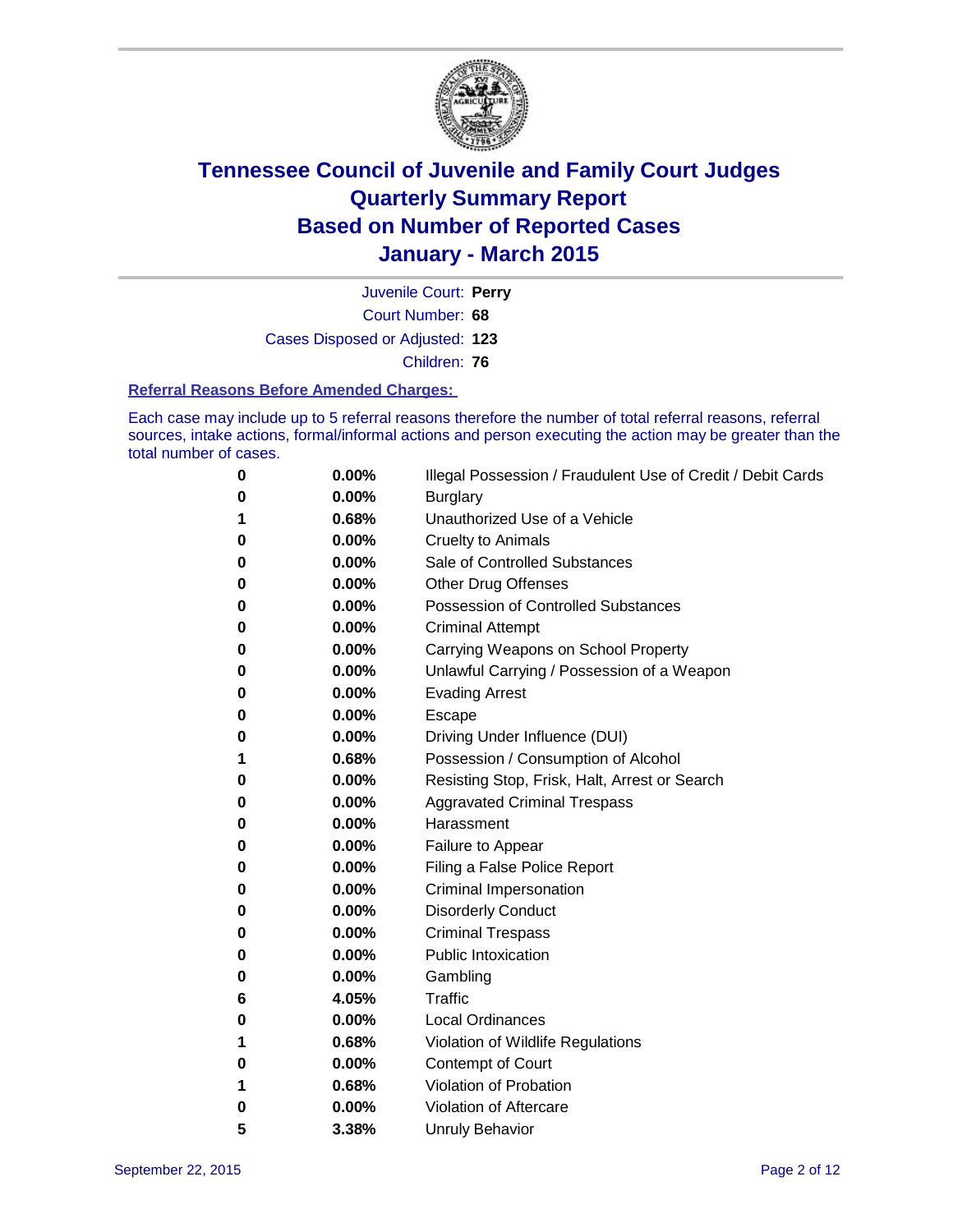

Court Number: **68** Juvenile Court: **Perry** Cases Disposed or Adjusted: **123** Children: **76**

#### **Referral Reasons Before Amended Charges:**

Each case may include up to 5 referral reasons therefore the number of total referral reasons, referral sources, intake actions, formal/informal actions and person executing the action may be greater than the total number of cases.

| 7            | 4.73%    | Truancy                                |
|--------------|----------|----------------------------------------|
| 14           | 9.46%    | In-State Runaway                       |
| 0            | 0.00%    | Out-of-State Runaway                   |
| 0            | 0.00%    | Possession of Tobacco Products         |
| 0            | 0.00%    | Violation of a Valid Court Order       |
| 0            | 0.00%    | <b>Violation of Curfew</b>             |
| 1            | 0.68%    | <b>Sexually Abused Child</b>           |
| $\mathbf{2}$ | 1.35%    | <b>Physically Abused Child</b>         |
| 32           | 21.62%   | Dependency / Neglect                   |
| $\mathbf{2}$ | 1.35%    | <b>Termination of Parental Rights</b>  |
| 0            | $0.00\%$ | <b>Violation of Pretrial Diversion</b> |
| 0            | 0.00%    | Violation of Informal Adjustment       |
| 6            | 4.05%    | <b>Judicial Review</b>                 |
| 0            | 0.00%    | <b>Administrative Review</b>           |
| 0            | $0.00\%$ | <b>Foster Care Review</b>              |
| 5            | 3.38%    | Custody                                |
| 5            | 3.38%    | Visitation                             |
| 4            | 2.70%    | Paternity / Legitimation               |
| 43           | 29.05%   | <b>Child Support</b>                   |
| 0            | 0.00%    | <b>Request for Medical Treatment</b>   |
| 0            | 0.00%    | <b>Consent to Marry</b>                |
|              | 0.68%    | Other                                  |
| 148          | 100.00%  | <b>Total Referrals</b>                 |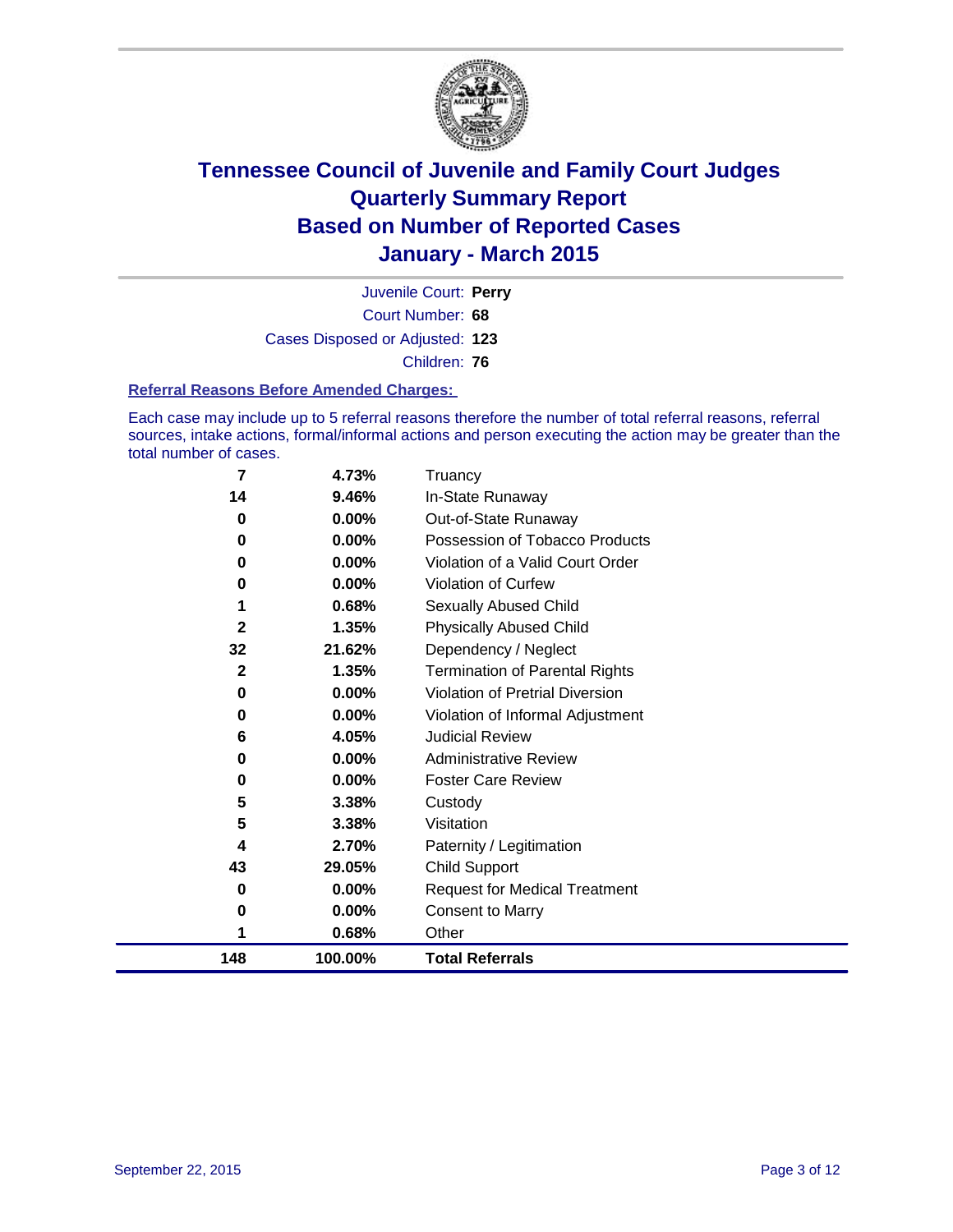

|                                 | Juvenile Court: Perry |                 |  |  |  |
|---------------------------------|-----------------------|-----------------|--|--|--|
|                                 | Court Number: 68      |                 |  |  |  |
| Cases Disposed or Adjusted: 123 |                       |                 |  |  |  |
| Children: 76                    |                       |                 |  |  |  |
| <b>Referral Sources: 1</b>      |                       |                 |  |  |  |
| 25                              | 16.89%                | Law Enforcement |  |  |  |

| 148 | 100.00%   | <b>Total Referral Sources</b>     |
|-----|-----------|-----------------------------------|
| 10  | 6.76%     | Other                             |
| 0   | 0.00%     | Unknown                           |
| 0   | 0.00%     | Hospital                          |
| 0   | $0.00\%$  | Child & Parent                    |
| 3   | 2.03%     | Victim                            |
| 0   | $0.00\%$  | <b>Other Court</b>                |
| 0   | $0.00\%$  | Social Agency                     |
| 11  | 7.43%     | <b>Court Staff</b>                |
| 5   | 3.38%     | <b>District Attorney's Office</b> |
| 31  | 20.95%    | <b>Other State Department</b>     |
| 32  | 21.62%    | <b>DCS</b>                        |
| 0   | $0.00\%$  | <b>CSA</b>                        |
| 5   | 3.38%     | School                            |
| 0   | $0.00\%$  | Self                              |
| 7   | 4.73%     | Relatives                         |
| 19  | 12.84%    | Parents                           |
| Lυ  | 1 V.VJ 70 | LAW LIIIUIUUIIIGIIL               |

### **Age of Child at Referral: 2**

| $\mathbf{2}$<br>0 | 2.63%<br>$0.00\%$ | Ages 19 and Over<br><b>Unknown</b> |
|-------------------|-------------------|------------------------------------|
|                   |                   |                                    |
|                   |                   |                                    |
| 9                 | 11.84%            | Ages 17 through 18                 |
| 21                | 27.63%            | Ages 15 through 16                 |
| 8                 | 10.53%            | Ages 13 through 14                 |
| 7                 | 9.21%             | Ages 11 through 12                 |
| 29                | 38.16%            | Ages 10 and Under                  |
|                   |                   |                                    |

<sup>1</sup> If different than number of Referral Reasons (148), verify accuracy of your court's data.

One child could be counted in multiple categories, verify accuracy of your court's data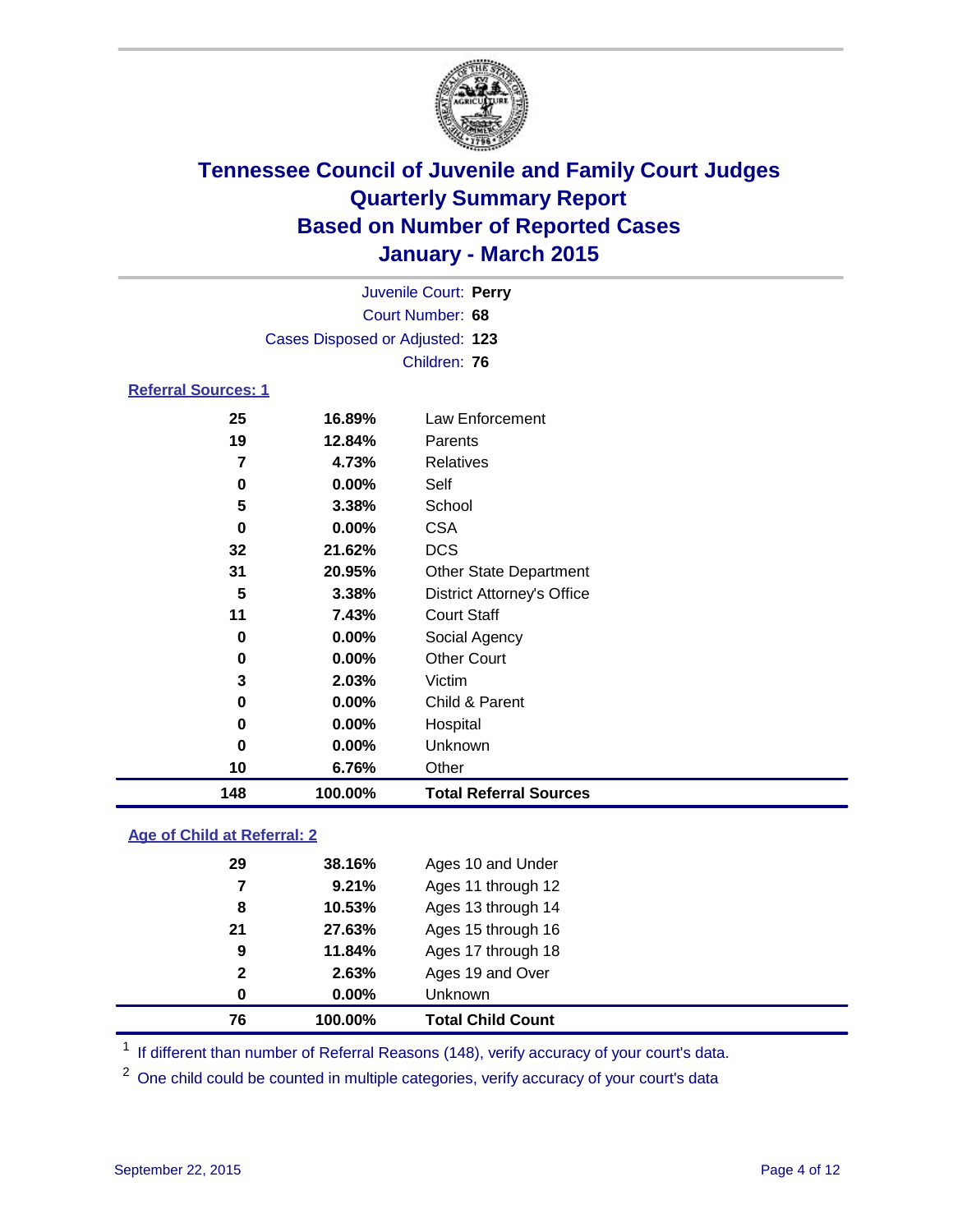

|                                         |                                 | Juvenile Court: Perry    |  |  |  |
|-----------------------------------------|---------------------------------|--------------------------|--|--|--|
| Court Number: 68                        |                                 |                          |  |  |  |
|                                         | Cases Disposed or Adjusted: 123 |                          |  |  |  |
|                                         |                                 | Children: 76             |  |  |  |
| Sex of Child: 1                         |                                 |                          |  |  |  |
| 45                                      | 59.21%                          | Male                     |  |  |  |
| 31                                      | 40.79%                          | Female                   |  |  |  |
| 0                                       | 0.00%                           | Unknown                  |  |  |  |
| 76                                      | 100.00%                         | <b>Total Child Count</b> |  |  |  |
| Race of Child: 1                        |                                 |                          |  |  |  |
| 64                                      | 84.21%                          | White                    |  |  |  |
| 5                                       | 6.58%                           | African American         |  |  |  |
| $\bf{0}$                                | 0.00%                           | Native American          |  |  |  |
| 0                                       | 0.00%                           | Asian                    |  |  |  |
| 1                                       | 1.32%                           | Mixed                    |  |  |  |
| 6                                       | 7.89%                           | Unknown                  |  |  |  |
| 76                                      | 100.00%                         | <b>Total Child Count</b> |  |  |  |
| <b>Hispanic Origin: 1</b>               |                                 |                          |  |  |  |
| $\bf{0}$                                | 0.00%                           | Yes                      |  |  |  |
| 62                                      | 81.58%                          | <b>No</b>                |  |  |  |
| 14                                      | 18.42%                          | Unknown                  |  |  |  |
| 76                                      | 100.00%                         | <b>Total Child Count</b> |  |  |  |
| <b>School Enrollment of Children: 1</b> |                                 |                          |  |  |  |
| 53                                      | 69.74%                          | Yes                      |  |  |  |
| 20                                      | 26.32%                          | No                       |  |  |  |
| 3                                       | 3.95%                           | Unknown                  |  |  |  |
| 76                                      | 100.00%                         | <b>Total Child Count</b> |  |  |  |

One child could be counted in multiple categories, verify accuracy of your court's data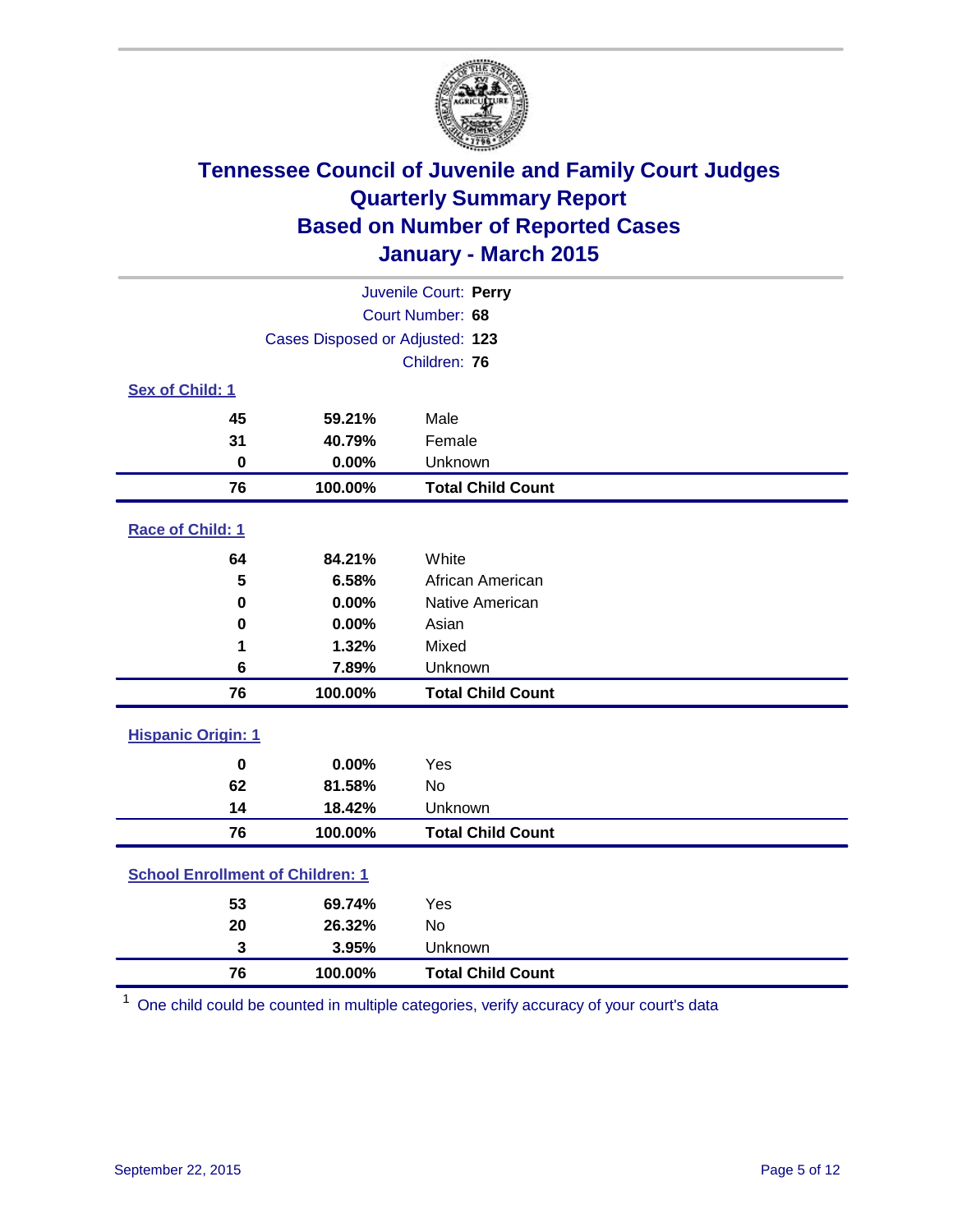

|    |                                                    | Juvenile Court: Perry        |
|----|----------------------------------------------------|------------------------------|
|    |                                                    | Court Number: 68             |
|    | Cases Disposed or Adjusted: 123                    |                              |
|    |                                                    | Children: 76                 |
|    | Living Arrangement of Child at Time of Referral: 1 |                              |
| 2  | 2.63%                                              | With Both Biological Parents |
| 0  | $0.00\%$                                           | With Father and Stepmother   |
| 3  | $3.95\%$                                           | With Mother and Stepfather   |
| 16 | 21.05%                                             | With Mother                  |
|    |                                                    |                              |

| 76           | 100.00%  | <b>Total Child Count</b> |
|--------------|----------|--------------------------|
| 0            | $0.00\%$ | Other                    |
| 4            | 5.26%    | <b>Unknown</b>           |
| 1            | 1.32%    | Independent              |
|              | 1.32%    | In an Institution        |
| 7            | 9.21%    | In a Residential Center  |
| 0            | $0.00\%$ | In a Group Home          |
| $\mathbf{2}$ | 2.63%    | With Foster Family       |
|              | 1.32%    | With Adoptive Parents    |
| 30           | 39.47%   | <b>With Relatives</b>    |
| 9            | 11.84%   | With Father              |

### **Type of Detention: 2**

| 0   | $0.00\%$ | Non-Secure Placement         |
|-----|----------|------------------------------|
| 1   | 0.81%    | Juvenile Detention Facility  |
| 0   | $0.00\%$ | Jail - Complete Separation   |
| 0   | $0.00\%$ | Jail - Partial Separation    |
| 0   | $0.00\%$ | Jail - No Separation         |
| 0   | $0.00\%$ | <b>Psychiatric Hospital</b>  |
| 0   | $0.00\%$ | <b>Unknown</b>               |
| 122 | 99.19%   | Does Not Apply               |
| 0   | $0.00\%$ | Other                        |
| 123 | 100.00%  | <b>Total Detention Count</b> |

<sup>1</sup> One child could be counted in multiple categories, verify accuracy of your court's data

If different than number of Cases (123) verify accuracy of your court's data.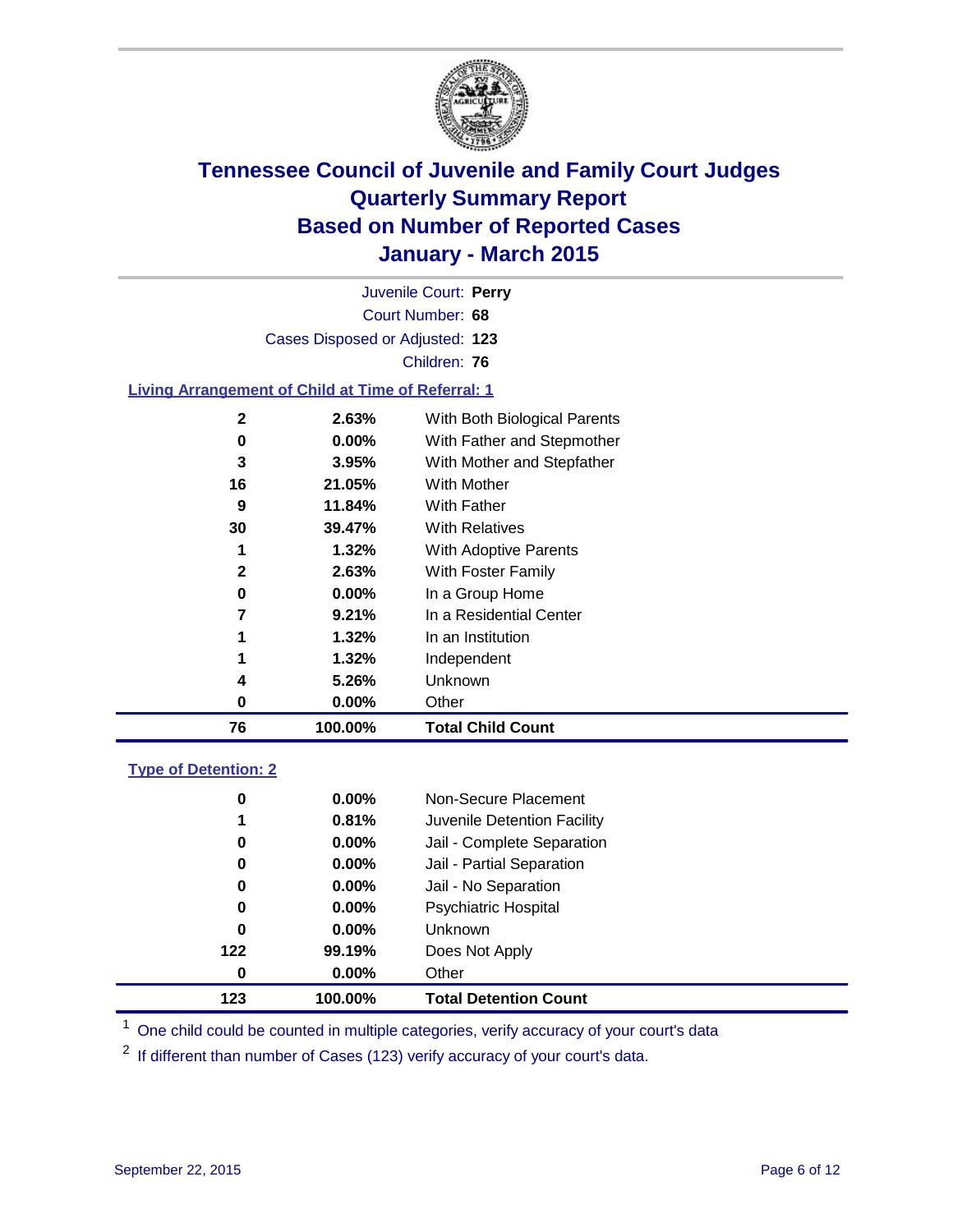

|                                                    |          | Juvenile Court: Perry                   |  |  |
|----------------------------------------------------|----------|-----------------------------------------|--|--|
| Court Number: 68                                   |          |                                         |  |  |
| Cases Disposed or Adjusted: 123                    |          |                                         |  |  |
|                                                    |          | Children: 76                            |  |  |
| <b>Placement After Secure Detention Hearing: 1</b> |          |                                         |  |  |
| 0                                                  | 0.00%    | Returned to Prior Living Arrangement    |  |  |
| 1                                                  | 0.81%    | Juvenile Detention Facility             |  |  |
| 0                                                  | 0.00%    | Jail                                    |  |  |
| 0                                                  | 0.00%    | Shelter / Group Home                    |  |  |
| 0                                                  | $0.00\%$ | <b>Foster Family Home</b>               |  |  |
| 0                                                  | 0.00%    | <b>Psychiatric Hospital</b>             |  |  |
| 0                                                  | 0.00%    | Unknown                                 |  |  |
| 122                                                | 99.19%   | Does Not Apply                          |  |  |
| $\bf{0}$                                           | 0.00%    | Other                                   |  |  |
| 123                                                | 100.00%  | <b>Total Placement Count</b>            |  |  |
| <b>Intake Actions: 2</b>                           |          |                                         |  |  |
| 130                                                | 87.84%   | <b>Petition Filed</b>                   |  |  |
| 6                                                  | 4.05%    | <b>Motion Filed</b>                     |  |  |
| 6                                                  | 4.05%    | <b>Citation Processed</b>               |  |  |
| 0                                                  | 0.00%    | Notification of Paternity Processed     |  |  |
| 6                                                  | 4.05%    | Scheduling of Judicial Review           |  |  |
| 0                                                  | 0.00%    | Scheduling of Administrative Review     |  |  |
| 0                                                  | 0.00%    | <b>Scheduling of Foster Care Review</b> |  |  |
| 0                                                  | 0.00%    | Unknown                                 |  |  |
| 0                                                  | 0.00%    | Does Not Apply                          |  |  |
| 0                                                  | 0.00%    | Other                                   |  |  |
| 148                                                | 100.00%  | <b>Total Intake Count</b>               |  |  |

<sup>1</sup> If different than number of Cases (123) verify accuracy of your court's data.

If different than number of Referral Reasons (148), verify accuracy of your court's data.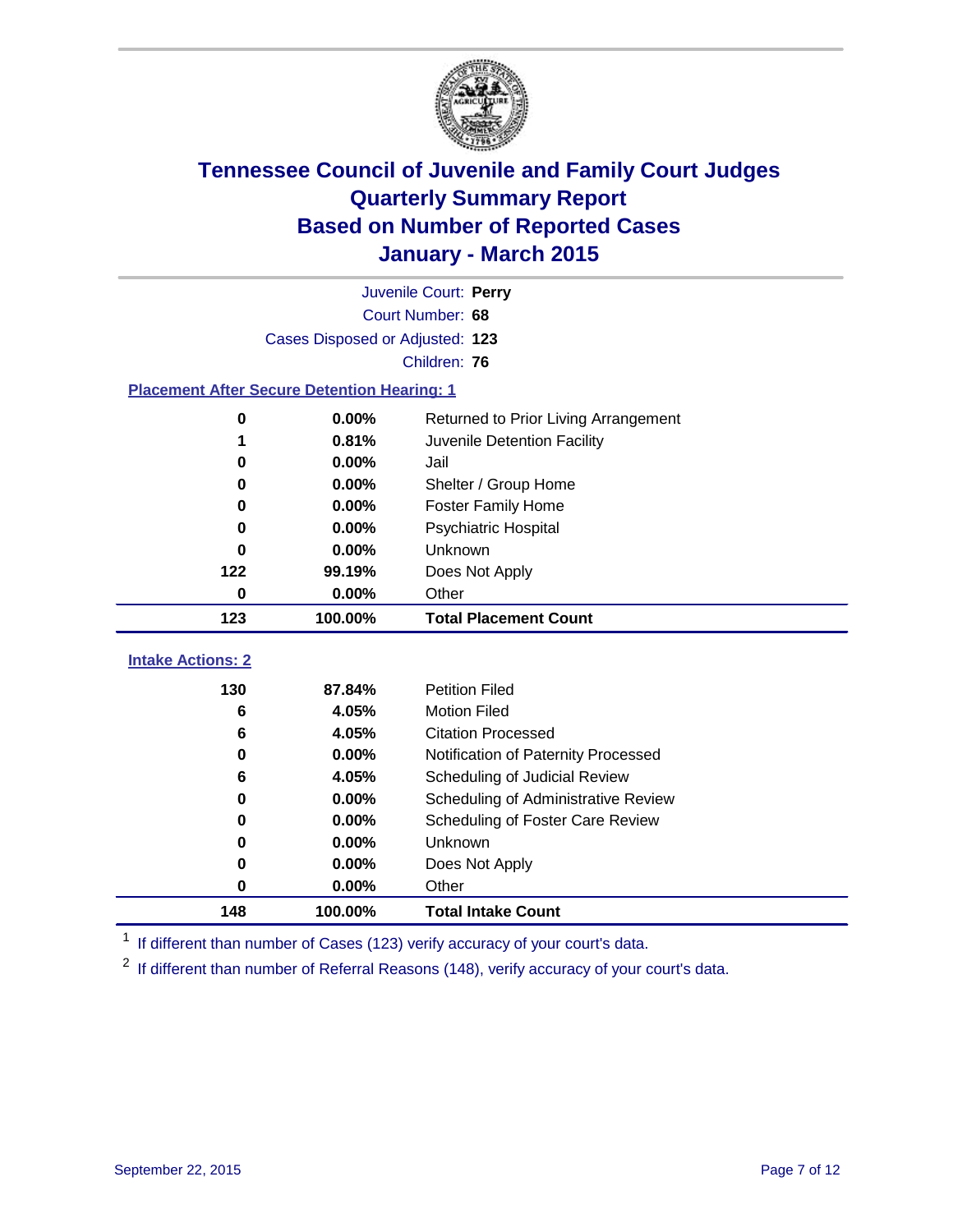

Court Number: **68** Juvenile Court: **Perry** Cases Disposed or Adjusted: **123** Children: **76**

### **Last Grade Completed by Child: 1**

| 76          | 100.00%        | <b>Total Child Count</b> |  |
|-------------|----------------|--------------------------|--|
| $\pmb{0}$   | 0.00%          | Other                    |  |
| 22          | 28.95%         | Unknown                  |  |
| 0           | 0.00%          | Never Attended School    |  |
| 1           | 1.32%          | Graduated                |  |
| $\mathbf 2$ | 2.63%          | <b>GED</b>               |  |
| 0           | 0.00%          | Non-Graded Special Ed    |  |
| 0           | 0.00%          | 12th Grade               |  |
| $\mathbf 2$ | 2.63%          | 11th Grade               |  |
| 4           | 5.26%          | 10th Grade               |  |
| 0           | 0.00%          | 9th Grade                |  |
| 8           | 10.53%         | 9th Grade                |  |
| 0           | 0.00%          | 8th Grade                |  |
| 8           | 10.53%         | 8th Grade                |  |
| $\pmb{0}$   | 0.00%          | 7th Grade                |  |
| $\mathbf 2$ | 2.63%          | 7th Grade                |  |
| 0           | $0.00\%$       | 6th Grade                |  |
| 3           | 3.95%          | 6th Grade                |  |
| 0           | 0.00%          | 5th Grade                |  |
| $\bf{0}$    | 0.00%          | 5th Grade                |  |
| 0           | 0.00%          | 4th Grade                |  |
| 1           | 1.32%          | 4th Grade                |  |
| 0           | 0.00%          | 3rd Grade                |  |
| 1           | 1.32%          | 3rd Grade                |  |
| $\bf{0}$    | 0.00%          | 2nd Grade                |  |
| 0<br>1      | 0.00%<br>1.32% | 2nd Grade                |  |
| 1           | 1.32%          | 1st Grade<br>1st Grade   |  |
| $\bf{0}$    | 0.00%          | Kindergarten             |  |
| 3           | 3.95%          | Preschool                |  |
| 17          | 22.37%         | Too Young for School     |  |
|             |                |                          |  |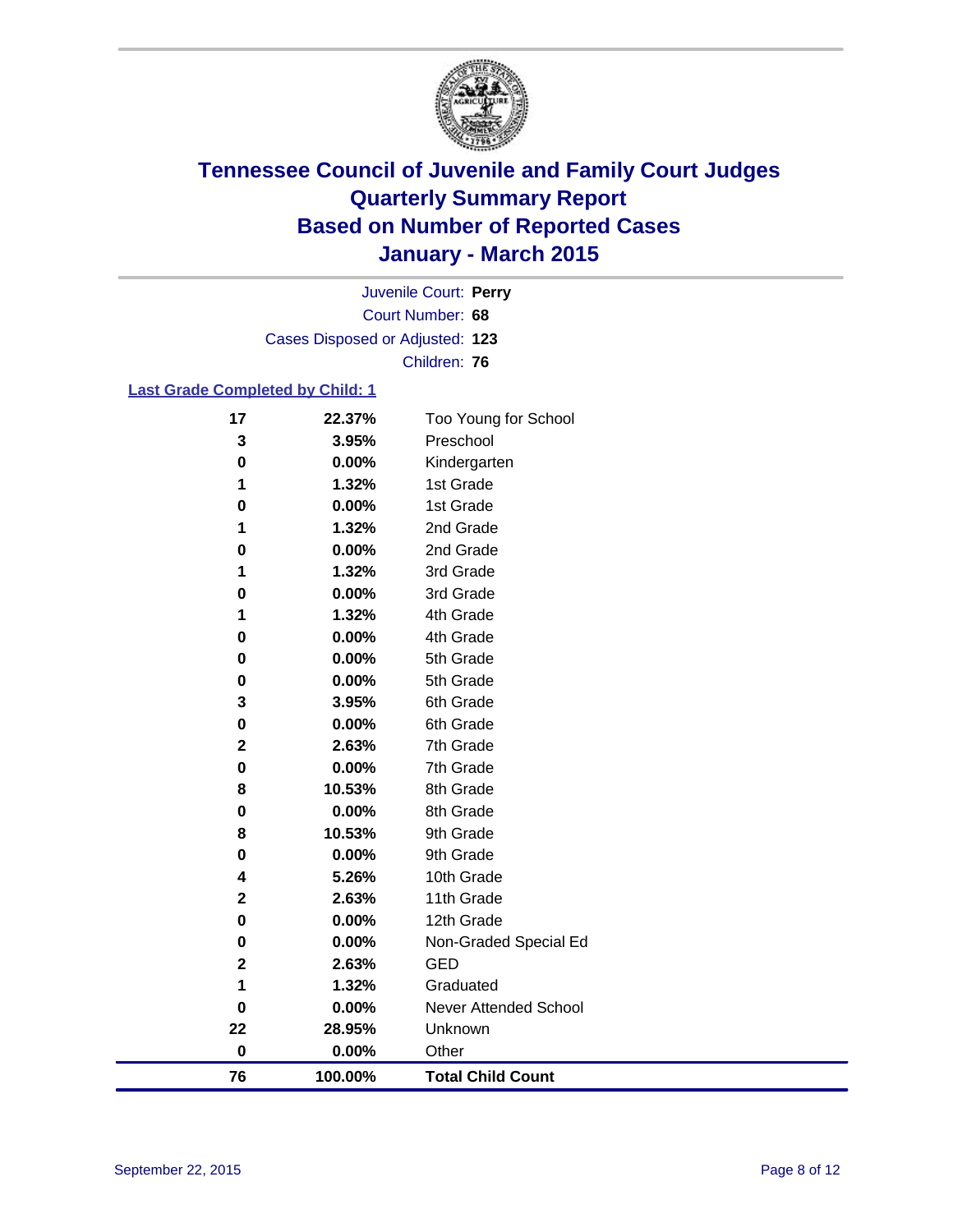

|                                         |                                 | Juvenile Court: Perry                                                                                           |  |
|-----------------------------------------|---------------------------------|-----------------------------------------------------------------------------------------------------------------|--|
|                                         |                                 | Court Number: 68                                                                                                |  |
|                                         | Cases Disposed or Adjusted: 123 |                                                                                                                 |  |
|                                         |                                 | Children: 76                                                                                                    |  |
| <b>Enrolled in Special Education: 1</b> |                                 |                                                                                                                 |  |
| 3                                       | 3.95%                           | Yes                                                                                                             |  |
| 51                                      | 67.11%                          | No                                                                                                              |  |
| 22                                      | 28.95%                          | Unknown                                                                                                         |  |
| 76                                      | 100.00%                         | <b>Total Child Count</b>                                                                                        |  |
| $1 -$                                   |                                 | the contract of the contract of the contract of the contract of the contract of the contract of the contract of |  |

<sup>1</sup> One child could be counted in multiple categories, verify accuracy of your court's data

| <b>Action Executed By: 1</b> |  |
|------------------------------|--|
|                              |  |

| 148      | 100.00%  | Judge                     |
|----------|----------|---------------------------|
| $\bf{0}$ | 0.00%    | Magistrate                |
| 0        | 0.00%    | <b>YSO</b>                |
| 0        | 0.00%    | Other                     |
| 0        | $0.00\%$ | Unknown                   |
| 148      | 100.00%  | <b>Total Action Count</b> |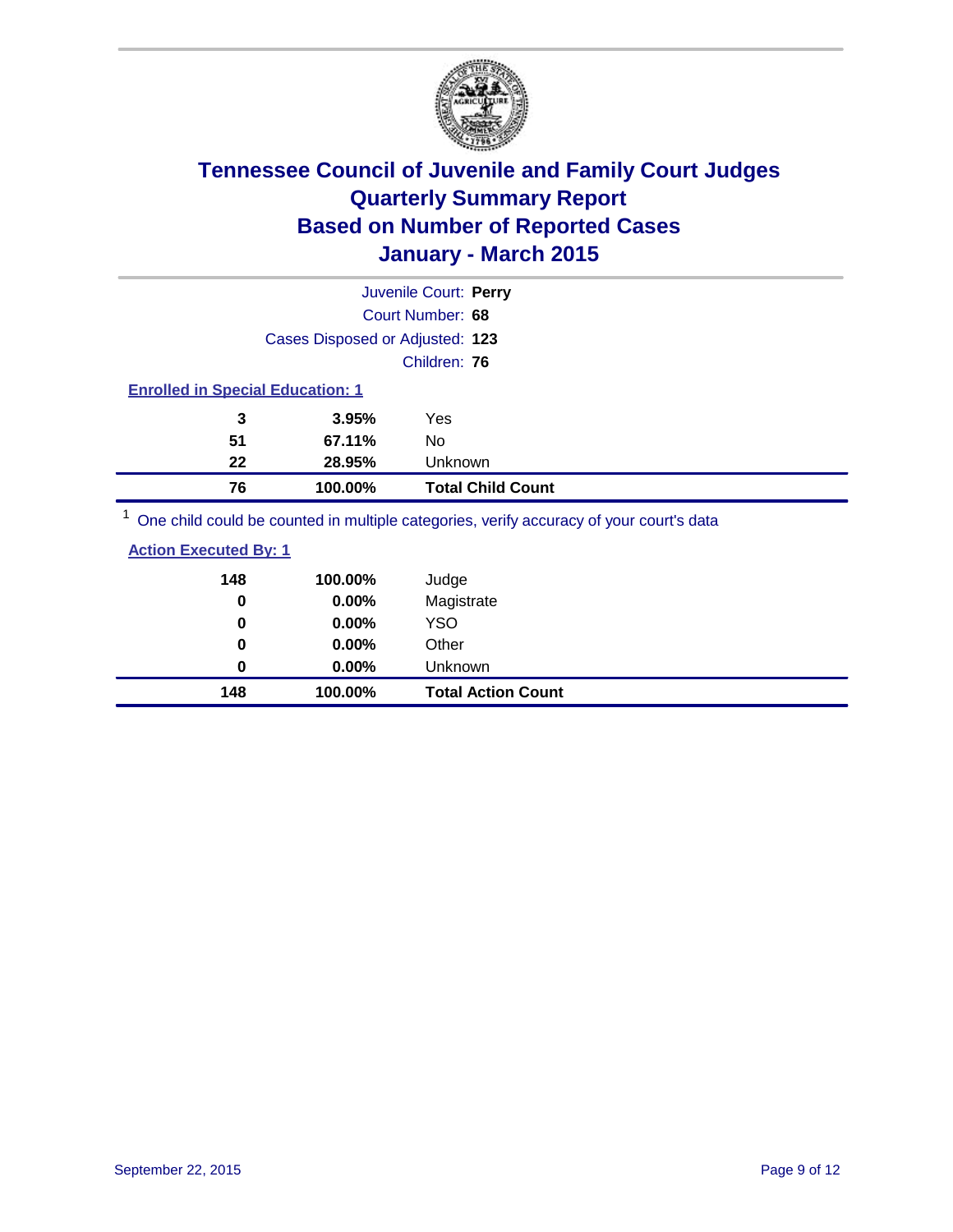

Court Number: **68** Juvenile Court: **Perry** Cases Disposed or Adjusted: **123** Children: **76**

#### **Formal / Informal Actions: 1**

| 17  | 11.49%   | Dismissed                                        |
|-----|----------|--------------------------------------------------|
| 0   | $0.00\%$ | Retired / Nolle Prosequi                         |
| 7   | 4.73%    | <b>Complaint Substantiated Delinguent</b>        |
| 7   | 4.73%    | <b>Complaint Substantiated Status Offender</b>   |
| 0   | $0.00\%$ | <b>Complaint Substantiated Dependent/Neglect</b> |
| 0   | $0.00\%$ | <b>Complaint Substantiated Abused</b>            |
| 0   | $0.00\%$ | <b>Complaint Substantiated Mentally III</b>      |
| 0   | $0.00\%$ | Informal Adjustment                              |
| 4   | 2.70%    | <b>Pretrial Diversion</b>                        |
| 0   | $0.00\%$ | <b>Transfer to Adult Court Hearing</b>           |
| 0   | $0.00\%$ | Charges Cleared by Transfer to Adult Court       |
| 0   | $0.00\%$ | Special Proceeding                               |
| 24  | 16.22%   | <b>Review Concluded</b>                          |
| 89  | 60.14%   | Case Held Open                                   |
| 0   | $0.00\%$ | Other                                            |
| 0   | $0.00\%$ | Unknown                                          |
| 148 | 100.00%  | <b>Total Action Count</b>                        |

<sup>1</sup> If different than number of Referral Reasons (148), verify accuracy of your court's data.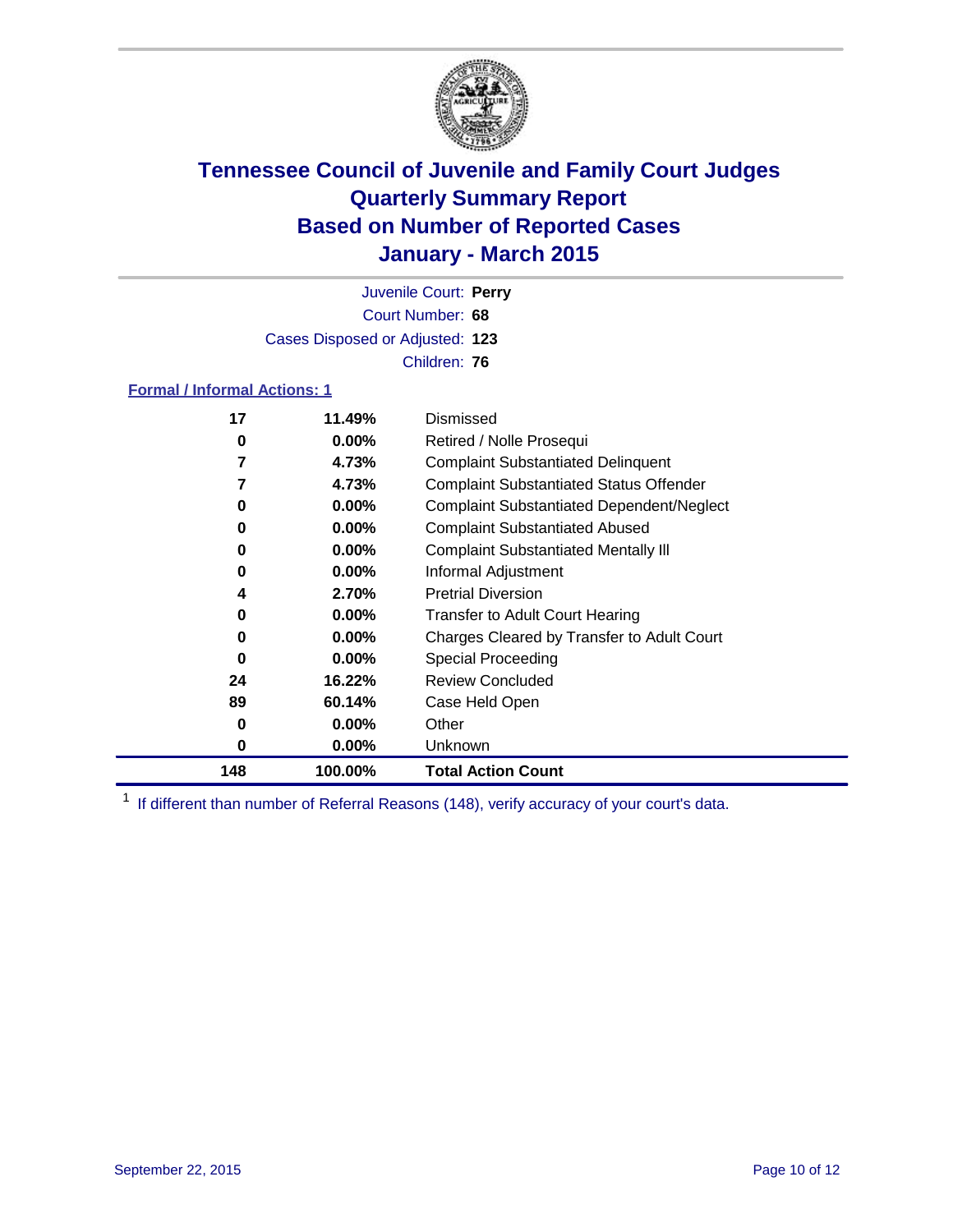

|                       |                                 | Juvenile Court: Perry                                 |
|-----------------------|---------------------------------|-------------------------------------------------------|
|                       |                                 | Court Number: 68                                      |
|                       | Cases Disposed or Adjusted: 123 |                                                       |
|                       |                                 | Children: 76                                          |
| <b>Case Outcomes:</b> |                                 | There can be multiple outcomes for one child or case. |
| 12                    | 4.76%                           | <b>Case Dismissed</b>                                 |
| 0                     | 0.00%                           | Case Retired or Nolle Prosequi                        |
| 0                     | 0.00%                           | Warned / Counseled                                    |
| 84                    | 33.33%                          | <b>Held Open For Review</b>                           |
| 1                     | 0.40%                           | Supervision / Probation to Juvenile Court             |
| 0                     | 0.00%                           | <b>Probation to Parents</b>                           |
| 0                     | 0.00%                           | Referral to Another Entity for Supervision / Service  |
| 2                     | 0.79%                           | Referred for Mental Health Counseling                 |
| 2                     | 0.79%                           | Referred for Alcohol and Drug Counseling              |
| 0                     | 0.00%                           | <b>Referred to Alternative School</b>                 |
| 0                     | 0.00%                           | Referred to Private Child Agency                      |
| 2                     | 0.79%                           | Referred to Defensive Driving School                  |
| 0                     | 0.00%                           | Referred to Alcohol Safety School                     |
| 3                     | 1.19%                           | Referred to Juvenile Court Education-Based Program    |
| 0                     | 0.00%                           | Driver's License Held Informally                      |
| 0                     | 0.00%                           | <b>Voluntary Placement with DMHMR</b>                 |
| 0                     | 0.00%                           | <b>Private Mental Health Placement</b>                |
| 0                     | 0.00%                           | <b>Private MR Placement</b>                           |
| 0                     | 0.00%                           | Placement with City/County Agency/Facility            |
| 0                     | 0.00%                           | Placement with Relative / Other Individual            |
| 0                     | 0.00%                           | Fine                                                  |
| 2                     | 0.79%                           | <b>Public Service</b>                                 |
| 1                     | 0.40%                           | Restitution                                           |
| 0                     | 0.00%                           | <b>Runaway Returned</b>                               |
| 19                    | 7.54%                           | No Contact Order                                      |
| 0                     | 0.00%                           | Injunction Other than No Contact Order                |
| 1                     | 0.40%                           | House Arrest                                          |
| 0                     | 0.00%                           | <b>Court Defined Curfew</b>                           |
| 0                     | 0.00%                           | Dismissed from Informal Adjustment                    |
| 0                     | 0.00%                           | <b>Dismissed from Pretrial Diversion</b>              |
| 0                     | 0.00%                           | Released from Probation                               |
| 0                     | 0.00%                           | <b>Transferred to Adult Court</b>                     |
| 0                     | 0.00%                           | <b>DMHMR Involuntary Commitment</b>                   |
| 0                     | 0.00%                           | <b>DCS Commitment - Determinate</b>                   |